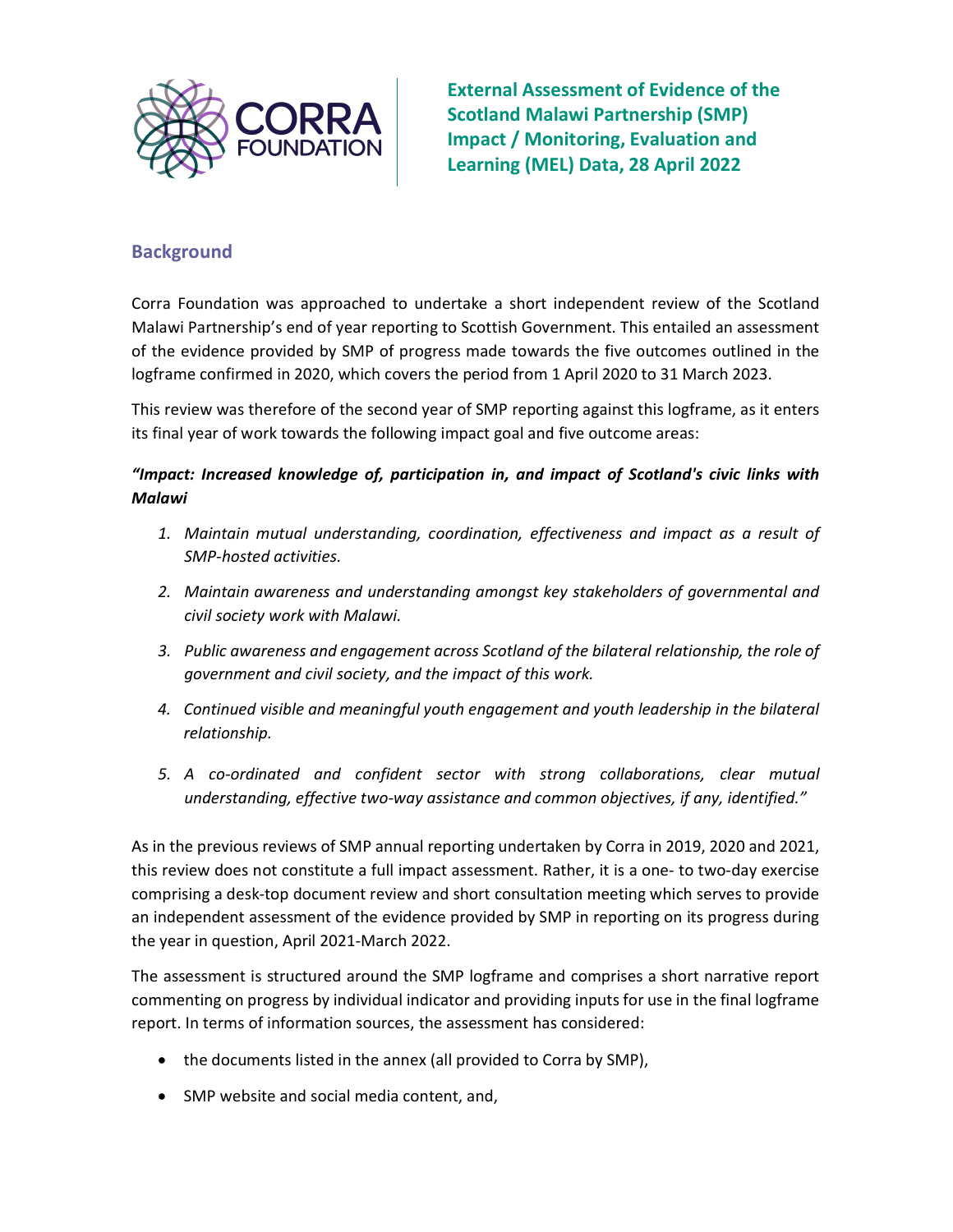a discussion on selected issues highlighted by the document review (an online Zoom meeting held on 27 April 2022 between David Hope-Jones, the SMP Chief Executive, and Chrissie Hirst from the Corra Foundation).

These primary sources have been complemented by observations on SMP's work from Corra staff working on international issues and participating in occasional SMP-hosted events or reading/viewing SMP-produced material over the last year, and by occasional observations on SMP shared by other stakeholders, many of which are also Scottish Government and Corra grantholders. However, while knowledge and information gained informally through engagement in the Scottish international development sector have inevitably been relevant for this review of the last year, it should be underlined that Corra did not undertake any specific enquiry or interviews with SMP members in order to gather information or evidence for this review of the SMP reporting.

## Comments on MEL Framework and Quality of Data

SMP has put effort into collecting and documenting evidence for its reporting against the specified outcomes: documentation was ordered and detailed, with helpful annotations and explanations provided for approaches to calculation.

The report prepared by Corra in April 2021 made a number of general observations regarding the logframe, quantitative evidence requirements and gender and diversity disaggregation which remain relevant. The number of respondents to the SMP annual survey is also a point highlighted in previous reviews: this did increase this year, from 76 (appx 6%) to 89 (appx 7%), which is a positive development, but does remain relatively low, particularly given the logframe reliance on member feedback for six indicators. The review would therefore encourage SMP to continue exploring options to encourage, incentivise or facilitate a higher proportion of member responses, though would also observe that the SMP is not alone, and many organisations face similar challenges in gathering detailed survey feedback from service users.

## Assessment of Evidence of Specific Outcomes

This review considers the Impact Statement and each SMP 2020-23 logframe Outcome below, reviewing and discussing the evidence provided against each indicator, and on that basis noting a summary and colour-coded remark for insertion into the Year 2 logframe report at the appropriate point/indicator.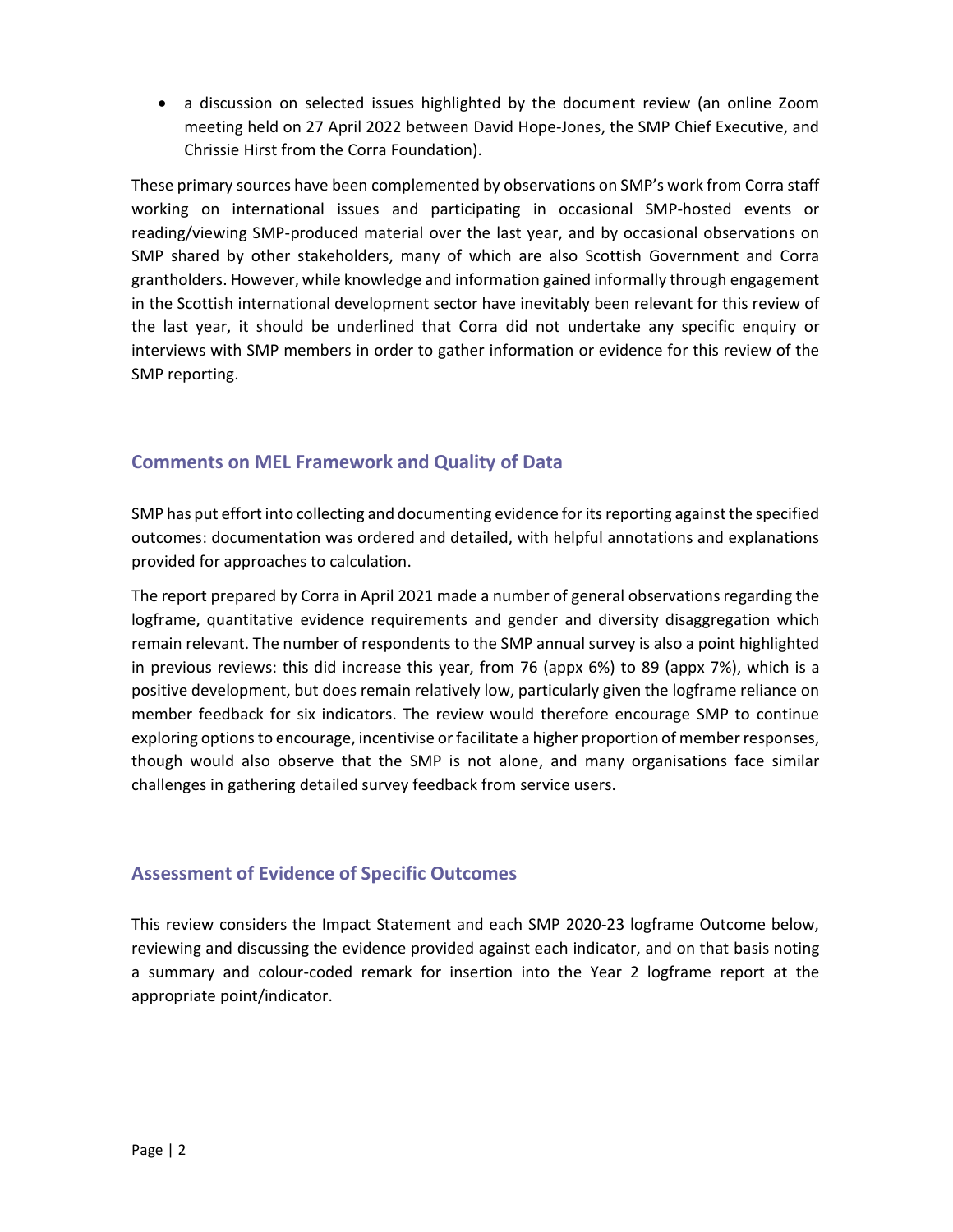## Review of Impact Statement: Increased knowledge of, participation in, and impact of Scotland's civic links with Malawi

The three indicators for this Impact Statement were largely met. The number of SMP members, Impact Indicator 1, has increased from last year's figure of 1,272 to 1,312, and while this has not reached the milestone target of 1,350 the increase of 40 remains significant and is a greater increase than the 22 of the previous year. This increase also comprises new members across all categories of membership (individual, organisational, youth, schools, local authorities), indicating that membership and engagement with the SMP continues to be attractive and valued across its areas of activity.

Progress against Impact Indicator 2, the proportion of SMP members completing the annual survey who feel that the SMP has advanced the impact statement, is a solid 100%, exceeding the 80% target. Impact Indicator 3 concerns evidence of key civic and political leaders from across Scotland and Malawi and there is ample evidence of this shared in the reporting, including of very high-level expressions of support from British and Scottish government ministers and the President of Malawi. Additional evidence presented in other documents on SMP activities and member feedback is largely very positive and does speak to members increasing their knowledge and increasing participation in links, personal contacts and activities related to Malawi – as well as the increasing participation of Malawi-based participants in online events.

Impact Indicator 4: The external review of evidence provided concludes that SMP's work in 2021- 22 has increased knowledge, participation and the impact of Scotland's civic links with Malawi. Member feedback remained positive and all milestone targets for the year were met (with the exception of membership targets where numbers fell slightly short, although increasing across all types of membership, namely individual, organisational, school, youth, and local authority). Numerous endorsements from civic and political leaders, including at a high level, support this conclusion.

# Review of Outcome 1: Maintain mutual understanding, co-ordination, effectiveness and impact as a result of SMP-hosted activities

The evidence provided in SMP reporting sees all targets under Outcome 1 exceeded. All members who responded to the annual survey, 100%, felt the SMP's work has advanced this outcome, exceeding the 75% target and maintaining the similarly high level achieved last year. The number of and attendance at SMP forums over the year exceeded the target, particularly in terms of attendance (643 attendees against a target of 150). It is also worth observing that last year, with 2020-21 covering the period of strictest lockdown, a variety of meetings were counted towards this indicator (13 in total). This year, including periods where restrictions had eased, the SMP has held far more events, a total of 51, but only counting formal 'forums' in evidence for Indicator 1.1.1.

The gender balance of contributors to the events was 67:33, men:women, and so fell short of the imbalance threshold of 60:40. The logframe notes this (flagging the impact of a particular book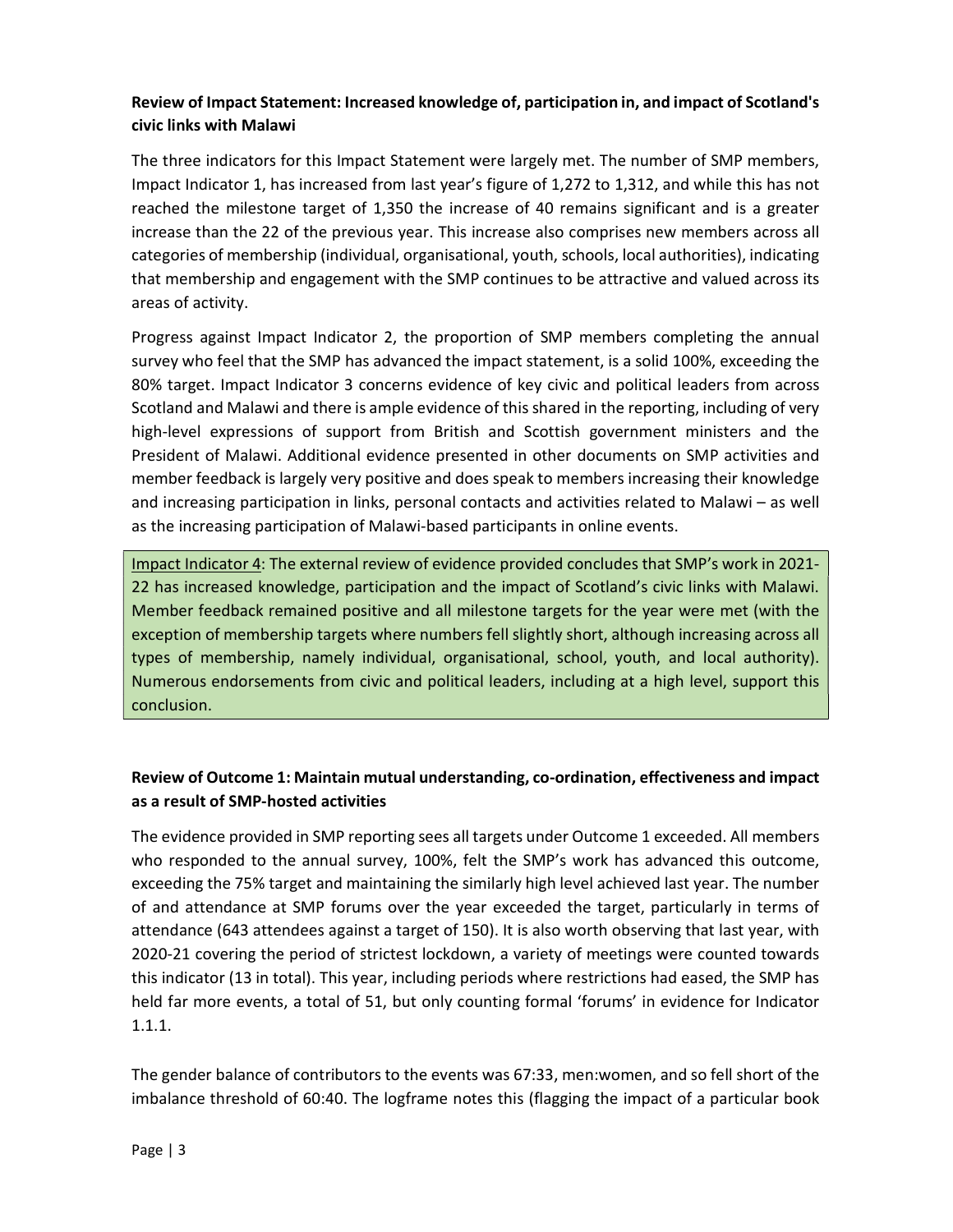launch involving a number of male speakers), and confirms that SMP will be working to address this in the coming year. The gender ratio of participants remained within the milestone threshold however, and positive attendee feedback (on both the quality of the meeting and its impact on their link with Malawi) also again exceeded the target. Notably, the proportion of attendees providing feedback on forum events increased significantly with 37% doing so this year (up from 27% last year), thereby strengthening the evidence for indicator 1.1.3. The number of testimonial or descriptive statements collected from participants regarding the positive impact of SMP meetings on their work also exceeds the target and is significantly higher than last year. The total annual attendance at SMP events was 1,759, short of the 1,850 target but by less than 100, with the 32 SMP events held meeting that target and the 19 partner events only just shy of the respective target of 20. Again, gender balance across participants was well within the target range and participant feedback on both the quality of the event and its effect on strengthening links with Malawi was over 90%, exceeding the 80% targets. SMP has also collected numerous testimonial statements from members describing the positive impact SMP membership has had on their links with Malawi.

Outcome Indicator 1.2: The external review of evidence provided concludes that SMP-hosted activities in 2021-22 have contributed to mutual understanding, co-ordination, effectiveness and impact. Given that the 2021-22 period remained affected by pandemic restrictions at different points, and by a wider fatigue affecting many as Covid-19 continued to impact multiple areas of life for a second year, the number of SMP events delivered and the increase in participant feedback collected are noteworthy. While not specifically covered by this logframe, it also feels relevant to observe that the work SMP has undertaken during this period on equity, diversity and inclusion (including consideration of racial justice and decolonisation) has relevance for advancing mutual understanding, including, inter alia, the 'People to People' podcast series, cultural activities around David Livingstone's legacy and Samson Kambalu's artwork, and a series of discussions around equity and diversity.

### Review of Outcome 2: Maintain awareness and understanding amongst key stakeholders of governmental and civil society work with Malawi

The evidence provided in SMP reporting sees all targets under Outcome 2 exceeded, some very significantly. The percentage of members who felt the SMP's work has advanced the outcome was 98%, exceeding the 75% target and maintaining the high level achieved last year. All Scottish Government funding announcements for Malawi were promoted by SMP updates, and targets were also exceeded, over double or triple the targets set, in relation to the SMP coverage and promotion through the bulletin and social media of Scottish Government-funded projects and Scottish Government funding opportunities. Targets related to the SMP bulletin were also met and significantly exceeded, in particular for bulletin recipients (1,655 against a 1,260 target) and opens (19,274 against a 13,500 target). Similarly, targets related to the SMP website were also significantly exceeded, in particular the number of new visitors to the SMP website, 41,351, which is nearly double the target of 21,000.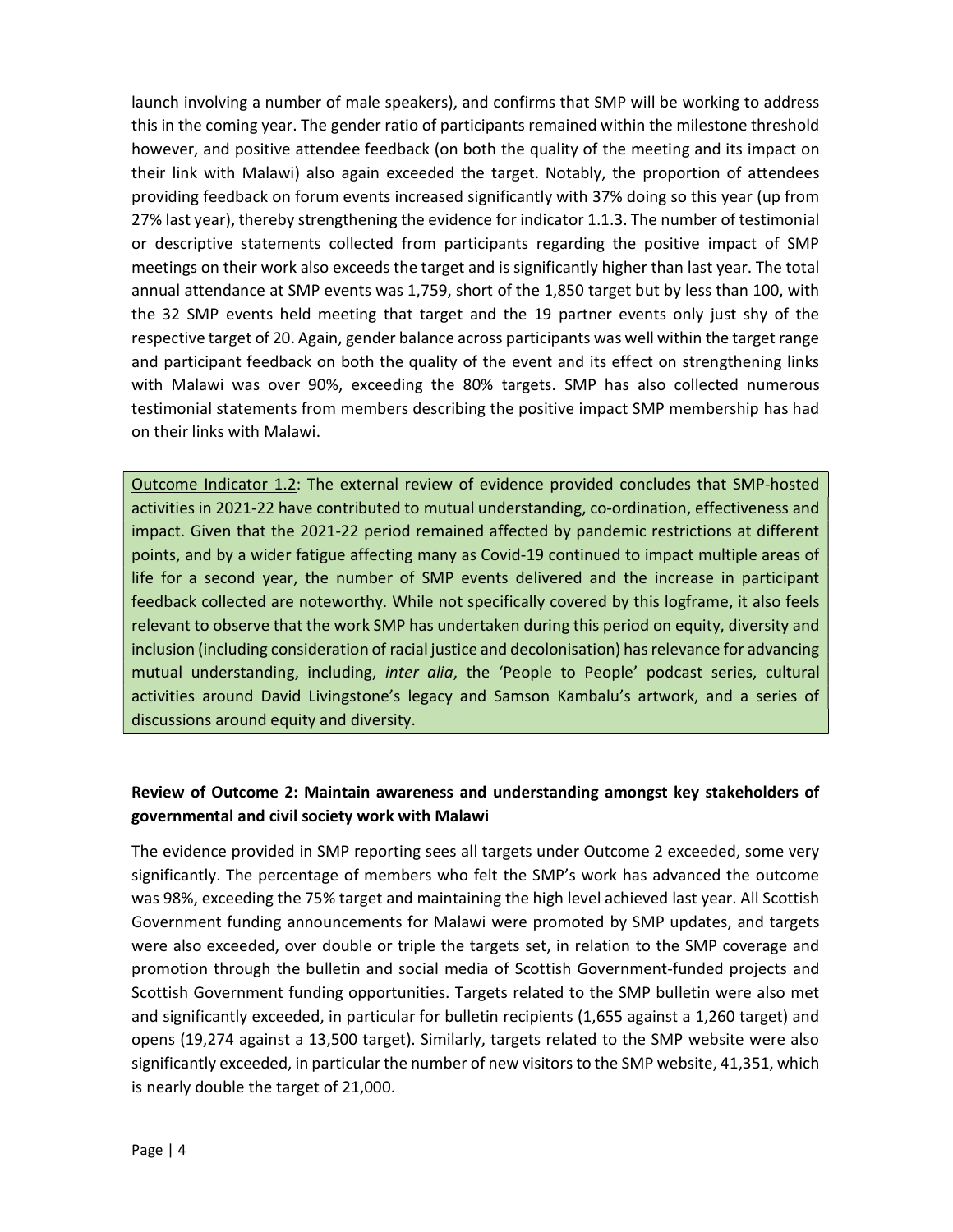Targets for enquiry handling were also met, with survey responses from enquirers confirming their satisfaction in the outcome and handling of their enquiry, and numerous statements from enquirers noting how SMP responses had supported their efforts. Notably, twice the number of enquirers provided feedback when compared to last year, now over half the number noted as supported, thereby strengthening the evidence for helpful responses to members. Similarly to last year, sharing knowledge across the network has been an area of solid performance, supported by more online meetings, and although lower than last year, indicator figures remain high and targets have been far exceeded. That notwithstanding, a small proportion of member survey feedback indicates that there may be specific groups within the membership who are benefitting less from knowledge sharing and this could be an area for SMP to explore as it continues to develop its member services in a responsive way.

Outcome Indicator 2.2: The external review of evidence provided concludes that SMP work in 2021-22 has contributed to key stakeholders' awareness and understanding of governmental and civil society work with Malawi. Data on the number of digital views and interactions with the SMP bulletin and website visits has seen substantial increases following the implementation of new SMP measures which have evidently been scuccessful. Evidence of member engagement indicates that despite the continuing pandemic context, members remained interested in engaging with others on their work through the SMP, including on Covid-19 response issues.

#### Review of Outcome 3: Public awareness and engagement across Scotland of the bilateral relationship, the role of government and civil society, and the impact of this work

The evidence provided in SMP reporting sees all targets under Outcome 3 exceeded, with SMP's work on more innovative online content a particular area of achievement. The percentage of members who felt the SMP's work has advanced the outcome was 94%, exceeding the 75% target and maintaining the rate of positive responses from last year. Aside from Facebook 'impressions', for which data is not fully available, all social media targets were met or comfortably exceeded, particularly LinkedIn impressions. The production of video content remains an area where the SMP has far exceeded its original targets, producing 58 videos rather than the planned 6, and with 79,724 views rather than the 500 envisaged and last year's 17,151, indicating that these videos are increasingly relevant and interesting to viewers. While these dramatic departures from original projections do reflect the pandemic-related shifts to how many people work and engage with each other, they also reflect the fact that the SMP has successfully responded to these changes. The local and national media targets<sup>1</sup> set for SMP advocacy have been met and exceeded in terms of the number of Malawi features in the Scottish media.

<sup>&</sup>lt;sup>1</sup> As noted previously, Indicator 3.3.1 is currently worded in way which could be read as media pieces focussed on Malawi, rather than articles/pieces including coverage of Malawi; particularly given the quite high target of 160 p.a., equivalent of 3 per week, a note that the latter interpretation would be more appropriate and realistic. An additional note, and one which was highlighted in previous reviews, is that while the Scottish media features on Malawi are certainly an interesting indicator in relation to public awareness, the categorisation of "positive" vs "negative" undermines the value of the indicator as discussion of potentially 'negative' topics (e.g. albinism, climate change, etc.) may well be informative, accurate and contribute to informed and constructive public engagement.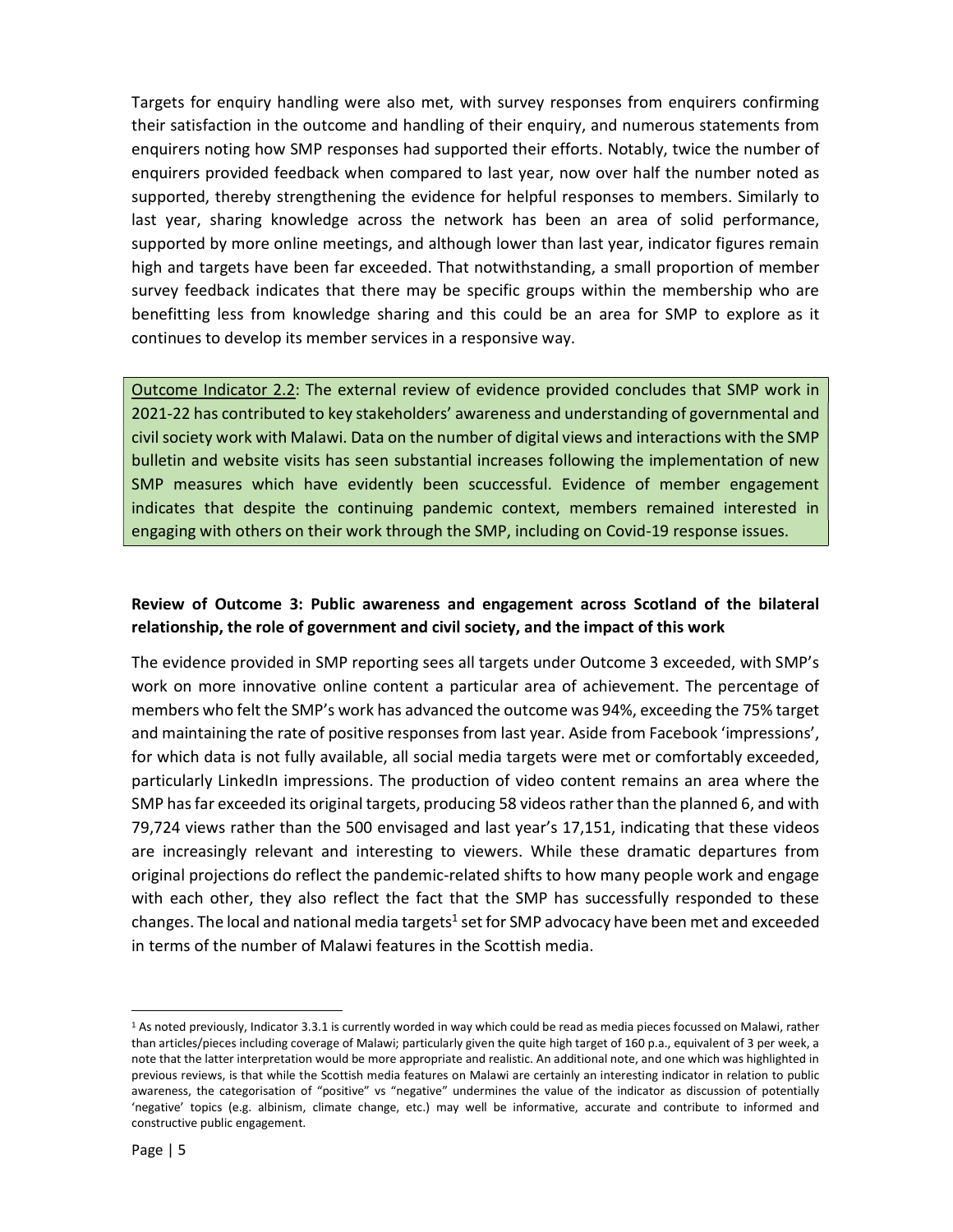Outcome Indicator 3.2: The external review of evidence provided concludes that SMP work in 2021-22 has contributed to public awareness and engagement on the bilateral relationship across Scotland. Targets for social media, online activity and local and national media coverage have been exceeded, with video production and viewing continuing to be an area of particularly and increasingly high activity that indicates both strong public interest and the quality of the material offered.

## Review of Outcome 4: Continued visible and meaningful youth engagement and youth leadership in the bilateral relationship.

The evidence provided in SMP reporting sees almost all targets under Outcome 4 met or exceeded, with SMP's work in this area notable for their impact on the number of people reached. The percentage of members who felt the SMP's work has advanced the outcome was 95%, matching last year and exceeding the 75% target. The number of school SMP members, 269, saw a jump up from last year's 242, and exceeded the set target of 260. The number of school points of support during the year, 75, fell slightly below the target of 80, however the number of young Scots benefitting from SMP support, 71,071, far exceeded the target of 40,000, as did attendance at the two Schools Forum meetings held during the year which was 102 against a target of 30. At 98%, positive feedback on the Schools Forums also exceeded the target of 80%, as did statements from schools highlighting the positive impact SMP has had. Notably, the Youth Congress planned for March has been postponed until the Autumn of 2022, so at this point evidence is not available for three indicators. Similarly to last year, twice as many Youth Committee meetings were held than planned, 12 in place of 6. The target of 3 examples of Youth Committee influence on SMP policy was met, the target of 375 SMP Youth members significantly exceeded with 430 such members, and the logframe notes also offer several testimonial statements from Committee members.

Outcome Indicator 4.2: The external review of evidence provided concludes that SMP work in 2021-22 has contributed to visible and meaningful youth engagement and leadership. Despite the last year including some periods of pandemic-related closure which will have affected school members' engagement, and with the exception of the postponed Youth Congress, SMP work in this area has continued to exceed set targets and reach high numbers of young people. While not reflected in the logframe indicators and evidence, it is notable that the new MaSP & SMP Partnership Guide was also launched in the last year, reflecting a valuable new resource now available to support engagement and bilateral relationships in this area.

# Review of Outcome 5: A co-ordinated and confident sector with strong collaborations, clear mutual understanding, effective two-way assistance and common objectives, if any, identified

The evidence provided in SMP reporting sees targets under Outcome 5 met or exceeded. The percentage of members who felt the SMP's work has advanced the outcome was 98%, an increase from 92% last year and exceeding the 75% target. The target number of two network forums were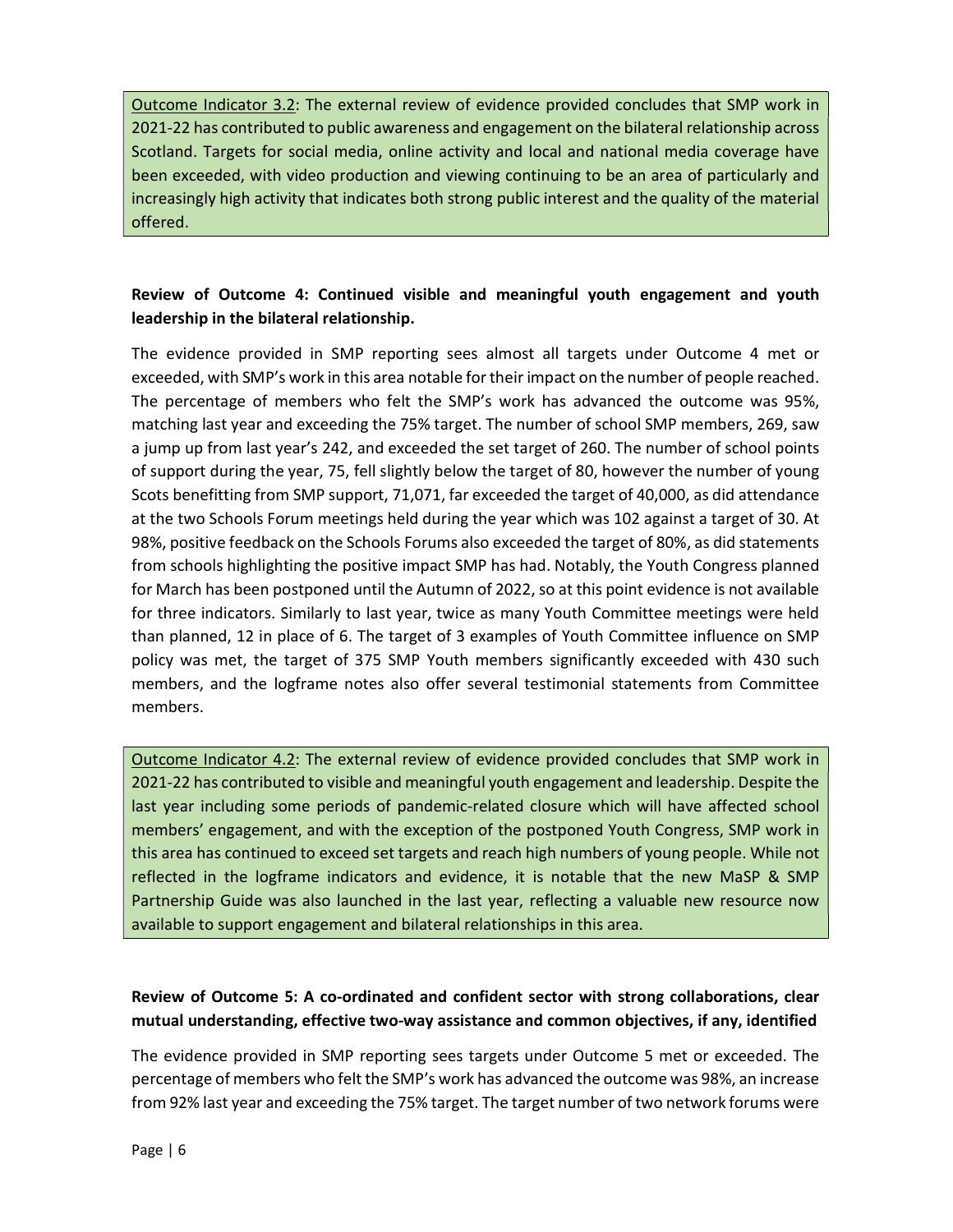held, both with full attendance of all three networks, with examples of collaboration and positive testimonies on co-operation also provided. In relation to SMP support for information-sharing on the Scottish Government International Development Strategy, the number of actions undertaken, 31, tripled the target and included awareness raising, promotion at and through events as well as bulletin features. SMP also exceeded the target of opportunities for input, support and feedback to the Malawi Development Programme, and has engaged with the Scottish Government Communications team to exchange and promote material on 3 occasions.

Outcome Indicator 5.2: The external review of evidence provided concludes that SMP work in 2021-22 has contributed to co-ordination, collaboration and understanding among Scottish international development sector stakeholders active on Malawi. Targets for co-ordination meetings and joint events have been met or exceeded, and SMP external events and communications have actively supported input to and discussion of the Scottish Government's international development work and strategy. Notably, SMP was able to successfully use the specific opportunity offered by COP26 to leverage additional co-ordination and collaboration among different sector stakeholders to advance the common objective of responding to the climate crisis and amplifying voices from Malawi in relevant discussions and media coverage.

## **Conclusions**

This review of the annual report documentation shared by the SMP and additional public sources notes a range of evidence provided to support the conclusion that the SMP has:

- successfully delivered on the pre-set outcome milestones for the 2021-22 year of implementation,
- been able to meet those milestones despite the continuing challenges of the Covid-19 pandemic which affected both member engagement and staff capacities, and,
- additionally, been able to meaningfully respond to the new needs of members in relation to the Covid-19 response and to use the opportunity provided by COP26 during the implementation period.

This assessment has found good evidence of progress in relation to the logframe for almost all indicators at impact, outcome and output level, with many exceeded and none judged as significantly missed, particularly when performance against complementary indicators is taken into consideration. Detailed consideration of how and whether individual indicators have been met is outlined above by outcome, and that text includes discussion of relevant additional factors (e.g. the Covid-19 pandemic, COP26, activity which is not reflected in the logframe, etc.) that are likely to have affected delivery and measurement.

Last year's review encouraged SMP to review on what the shift to digital has meant for their work and response to member and participant needs: it was very positive to read that such reflection is ongoing. Negotiating the new 'hybrid' world and managing the coming transitional period will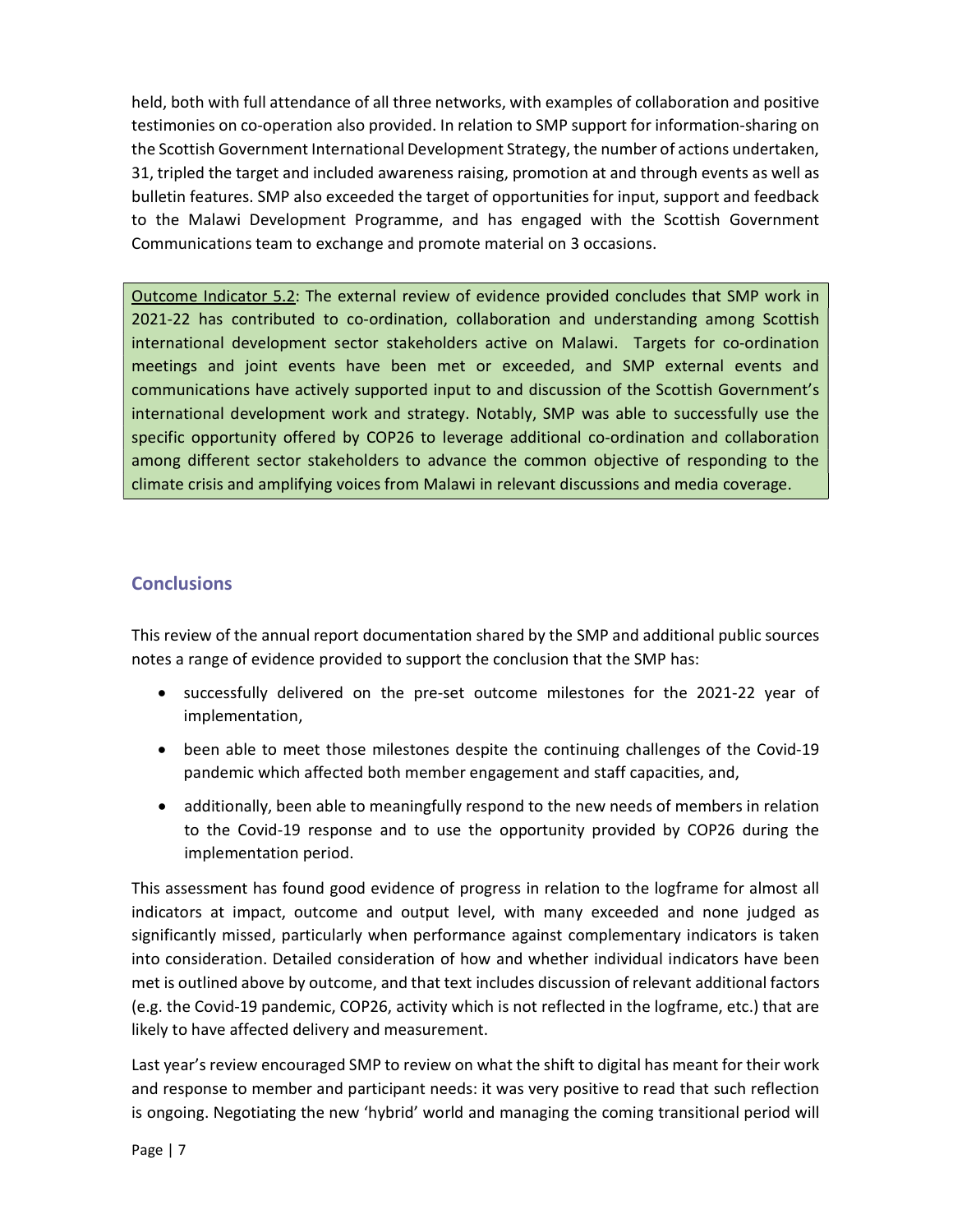be a key challenge of the coming year – one shared across the sector as organisations juggle the often divergent needs of different service users and staff. As models of work and engagement continue to shift and develop, attention should be given to ensuring the benefits brought by greater digital participation (highly significant for the SMP in terms of greatly facilitated participation of those based in Malawi) are retained while the network responds to the desire for more in-person activity among stakeholders in Scotland.

Two important thematic developments will also be relevant to consider when reflecting on the last year and looking ahead. Firstly, responding to the climate crisis must continue to be a priority: here, the SMP has the opportunity to use the momentum and awareness generated by its advocacy work around COP26, as well as the positive experience of greater online engagement over the last two years, to support its members towards increased action in this area. Secondly, while work on diversity, equity and inclusion in Scotland has seen a recent increase in response to the Black Lives Matter movement, there is a general risk that this may be short-term for some actors when it should remain a key area for exchange and reflection going forward. The nature of the SMP's work means that as an organisation it is able to make important contributions on these issues: a range of relevant activities have been undertaken and it is very positive that SMP plans to continue and develop this work.